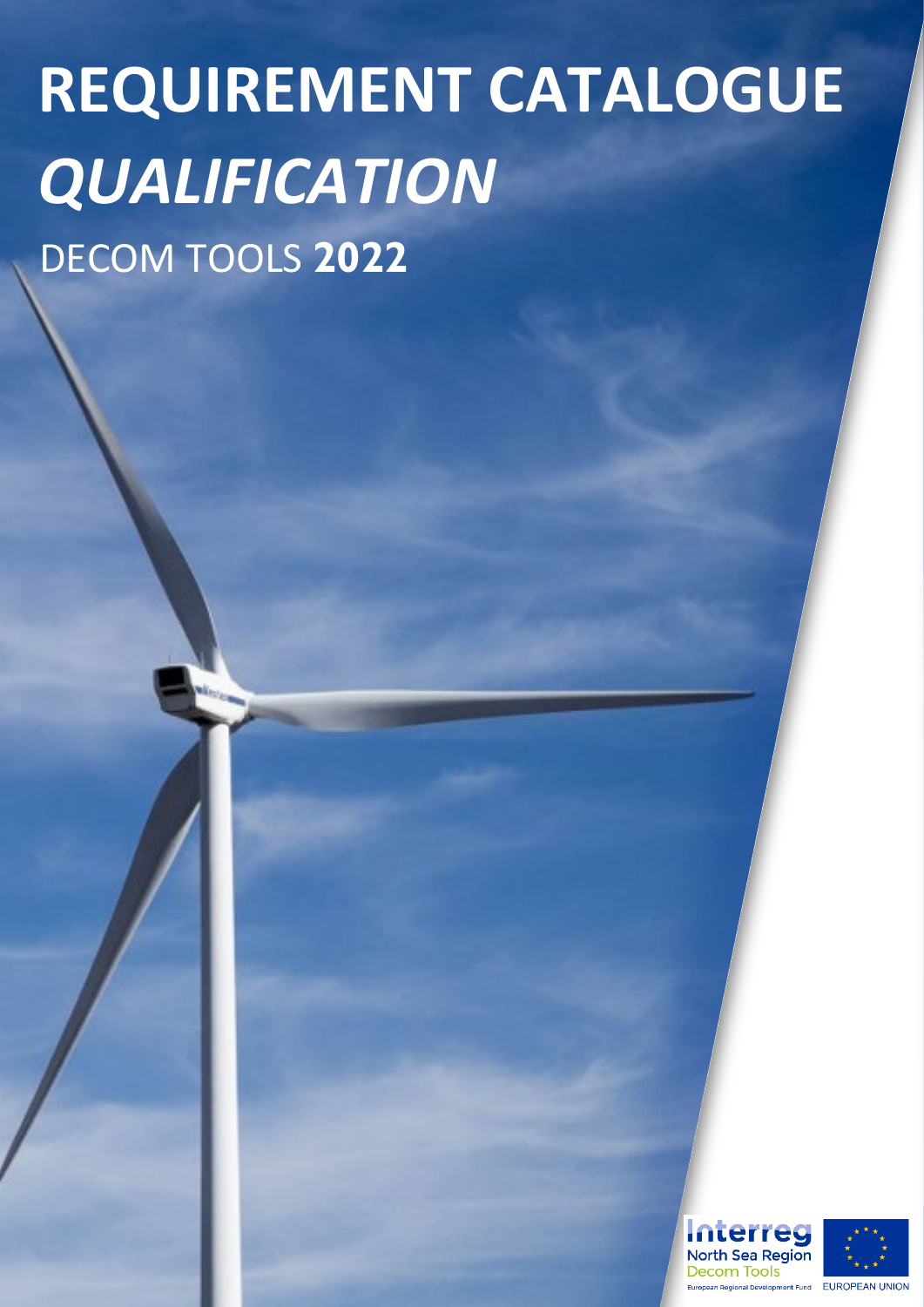Project Partners:



**Hamburg Institute** of International **Economics** 



















| <b>Publication:</b>            | February 2022                                                                               |
|--------------------------------|---------------------------------------------------------------------------------------------|
| <b>Coordinator and Editor:</b> | Hamburg Institute of International Economics (HWWI)                                         |
| Layout:                        | <b>Energy Cluster Denmark</b>                                                               |
|                                |                                                                                             |
| Main Author:                   | Mirko Kruse (HWWI)                                                                          |
| <b>Project Title:</b>          | Eco-innovative concepts for the end of offshore wind energy<br>farms lifecycle (DecomTools) |
| <b>Reference Number:</b>       | Interreg North Sea Region - Project Number: 20180305091606                                  |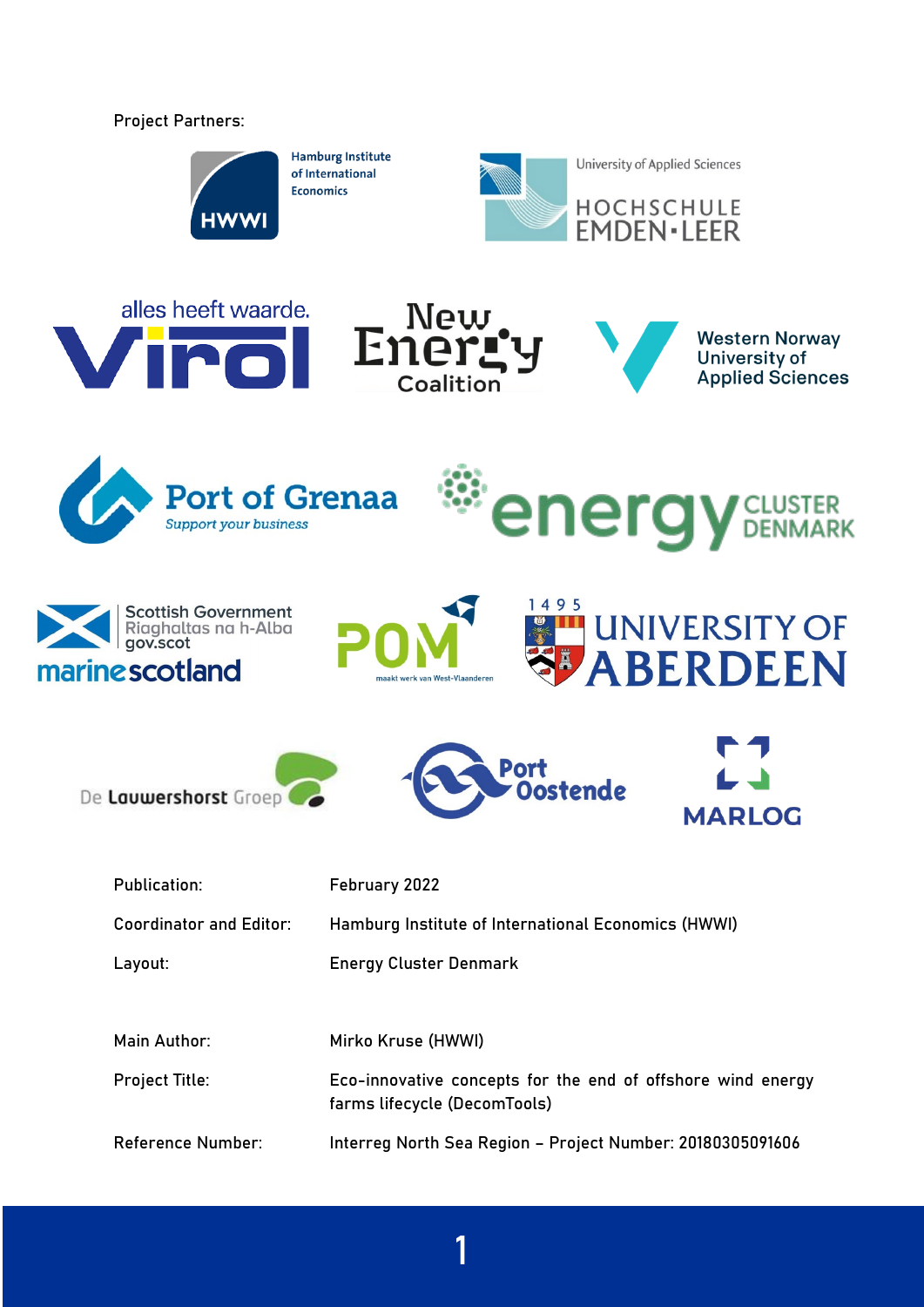#### 1. Introduction

Climate change and transition away from fossil fuels is one of the major challenges of our generation. There is even more demand for wind energy in the context of green hydrogen and the "Fit for 55" targets and the EU Green Deal (European Commission, 2021a). Accordingly, there will be an expansion of offshore wind energy in Europe, particularly in the North Sea due to its favourable conditions and no infringement in land usage. The number of turbines installed yearly needs to double by 2025 and with increasing size of turbines, also the complexity of projects is rising (Wind Europe, 2021a; 2021b). Not only the commissioning of new turbines needs to be looked at, also the question of decommissioning end-of-life offshore wind farms requires further research. The average running time of an offshore wind turbine amounts to 20-25 years, pioneer farms in the North Sea are increasingly reaching the critical stage and the first decommissioning projects have already been conducted. A market analysis shows that two cycles of decommissioning can be expected in the North Sea Region. The first cycle is already ongoing for the next years and is related to relatively low numbers of turbines to be decommissioned. The second cycle, however, which is expected to begin at the end of this decade, corresponds to large volumes in almost every region of the North Sea (see Figure 1). While the first cycle functions as a kind of test case for decommissioning strategies and methods, the high volumes in the second cycle require fullydeveloped solutions. Accordingly, questions of infrastructure or qualification, which have a long lead time, need to be addressed now to have sufficient preparation time (Kruse, 2019; Smartport, 2020; CRF Consultants, 2016).



#### **DECOM Expected Year of Decommissioning for NSR Turbines TOOLS**

Figure 1: Expected Year of Decommissioning for Offshore Wind Turbines in the NSR Source: Kruse (2019).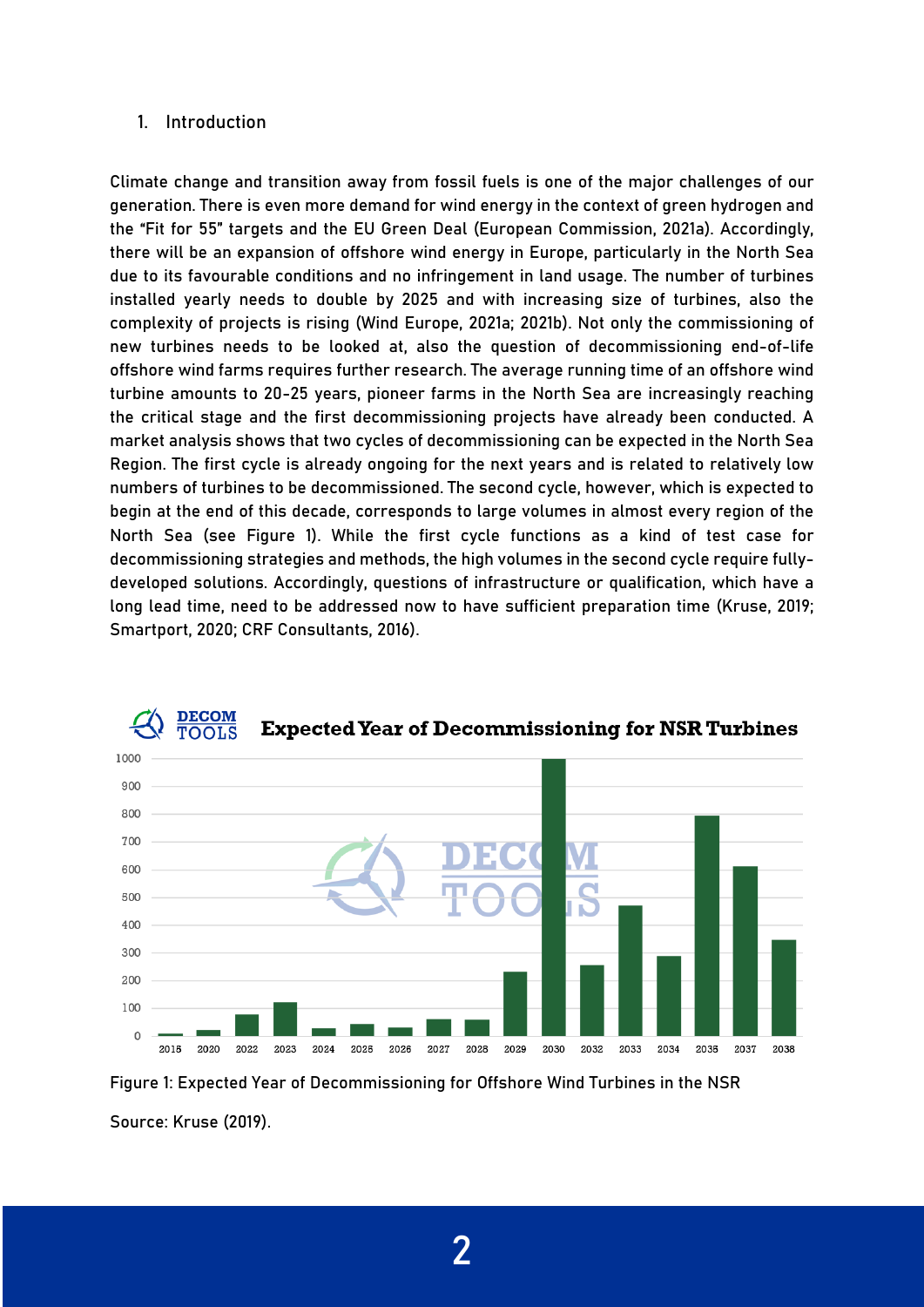The predictability of the timing of offshore wind turbine decommissioning is comfortable in the sense that aspects such as the quantity, age, and technical details of operational turbines are well known. On the other hand, decommissioning and recycling of offshore structures such as oil and gas platforms or onshore wind turbines are well established for small volumes but decommissioning larger volumes of offshore wind turbines is still a case (Ramsay, 2021; ARUP, 2014). The uncertainty thereby not only involves questions of adequate decommissioning vessels, capacity, and availability of employees, but also recycling of materials such as steel, concrete, or composite materials (Ramsay, 2021).

Against this background, the report at hand is prepared as part of the project "Eco-innovative concepts for the end of offshore wind energy farms lifecycle (DecomTools)" which funded by the European Regional Development Fund (ERDF) Interreg North Sea Region (NSR) programme 2014-2020. The project recognises that an overall sustainable approach to the offshore wind farms' end of lifecycle is still missing, and the project shall assist in closing this gap. This is achieved by devising and developing eco-innovative concepts that:

- Reduce decommissioning costs by 20 per cent and environmental footprint by 25 per cent (measured in CO2 equivalents),
- Increase the know-how and expertise of North Sea Region (NSR) involved stakeholders.

The project consortium consists of thirteen partners from six NSR countries, namely Belgium, Denmark, Germany, the Netherlands, Norway, and the United Kingdom. The four-year project will carry out research, demonstrate pilots, and develop working tools in different areas such as logistics, infrastructure, ship design, safety, or up-/re-cycling. Already available technologies will be combined to tackle some of the major aspects of the decommissioning challenges, including optimisation of existing (port) infrastructure. Transnational cooperation and multidisciplinary cross-sector competences will improve framework conditions for innovation and technology transfer in this specific niche area and help the sector to become more sustainable.[1](#page-3-0)

The report at hand will deal with the topic of qualification. A complementing report on infrastructure is published in parallel (link). The underlying research consists of published evidence, a local quantitative assessment in the partner regions of DecomTools in Belgium, Denmark, Germany, Netherlands, Norway, and the United Kingdom, as well as several indepth interviews with stakeholders around the North Sea Region. The interviews were carried out between 2019 and 2021 and amount to a total of 16 interviews with infrastructure providers, knowledge institutions, service providers, training facilities and other experts. The findings are complemented with findings from a previous interview round conducted for a stakeholder report, also in the scope of the DecomTools project (Kruse, 2020).

<span id="page-3-0"></span> $1$  For more information about the project, see https://northsearegion.eu/decomtools/about/

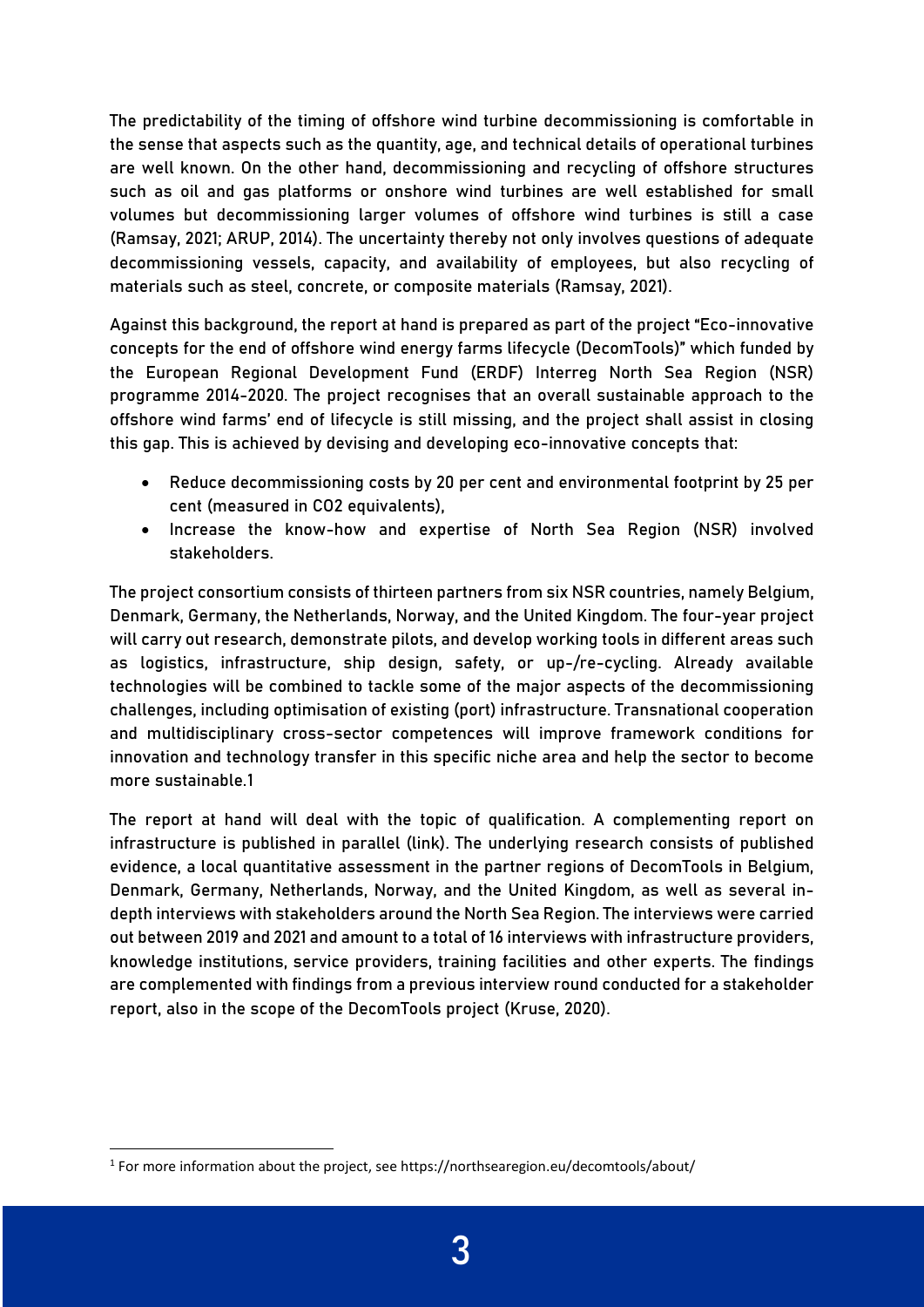# 2. Qualification Requirements – General

The age of offshore wind farms particularly in the North Sea as a frontrunner region makes it clear that the market for wind turbine decommissioning and recycling is going to increase in the next years, particularly in countries such as Germany, the Netherlands and Denmark. Accordingly, the supply chain for decommissioning activities is still nascent when it comes to recycling and disposal of decommissioned components (Ramsay, 2021). Looking at oil and gas as an established industry dealing with decommissioning for decades, it can give indications what to expect by decommissioning offshore wind turbines (ARUP, 2014). Among the required activities are project management, planning and engineering, offshore preparation, lifting and cutting, transport of heavy large-scale structures, subsea decommissioning, site remediation, licensing and regulation, onshore processing, digital skills, remanufacturing and reuse, recycling, waste management, or disposal. Thereby, the variety of activities related to a decommissioning project make it a serious business case for training providers, knowledge institutions, and employers offering skills such as engineering, planning, trade-specific skills, or semi-skilled manual tasks. As technology is expected to play an increasing role in the future of decommissioning, additional training will be required to apply new technologies in areas such as cutting. Even the development of new and unique sets of skills might be needed (Skills Development Scotland, 2019).

The oil and gas sector in the UK has already developed a skill action plan, including an identification of relevant employers and knowledge providers to define concrete skill requirements. Further steps such as an engagement with other industries that are related to decommissioning challenges to identify potential of mutual learning are outlined. One potential sector of cooperation could be offshore wind which could benefit from skills developed for oil and gas decommissioning and are transferable. However, the oil and gas industry cannot be seen as a provider of all relevant skills for offshore wind decommissioning. This is because the specific sets of skills differ in certain details and, moreover, the oil and gas industry has to cope with challenges particularly when it comes to attracting qualified personnel. Current shortages of qualified employees in oil and gas decommissioning include qualified and experienced managers, scaffolders, cutting and demolition staff, rope access team leaders, engineers with digital skills, or quality management (Skills Development Scotland, 2019).

Moreover, the demand for environmental scientists, drilling supervisors, subsea engineers, professionals in geology and geophysics, riggers, experts in quality, health, safety, and environment, skills in robotics and mechanisation, and digital skills is likely to increase which threatens to further tighten the shortage, not only in decommissioning but in offshore operations generally. The qualifications required therefore include a variety from apprenticeships and short courses to post-graduate level with a strong emphasis on "onthe-job" experience (Skills Development Scotland, 2019). Coping with the challenges of decommissioning offshore wind farms in terms of qualification will therefore require a collective effort of schools, universities, operators, government, and supply chains (ARUP, 2014). Among the skill and learning providers necessary in this context are universities, colleges, as well as a range of private providers of short courses as for example safety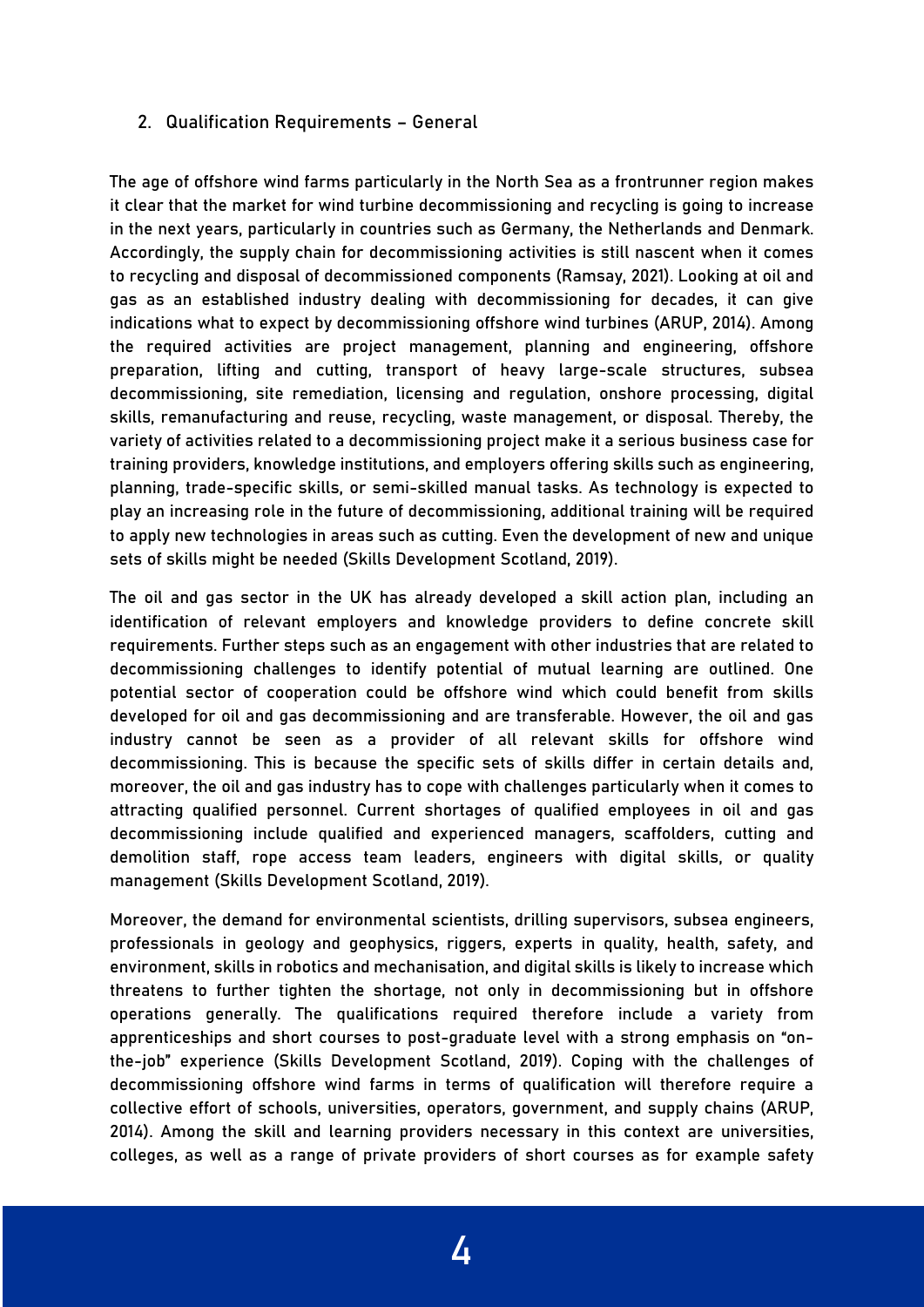training. Although the shortage of skills does not apply to each qualification described, the situation is likely to change due to increasing decommissioning requirements as well as an overall changing sector environment (Skills Development Scotland, 2019).

# 2.1 Practical Training

The more practical aspects of decommissioning are taught in training courses by different knowledge providers, ranging from colleges to private training providers. Thereby, short courses focus primarily on practical training of scaffolding, rope access, different cutting techniques, and environmental surveying, as well as more theoretical aspects such as project management, finite element analysis, planning for decommissioning, or safety case regulations (Skills Development Scotland, 2019). Such courses are, among others, provided by the Society of Petroleum Engineers offering a global training series on offshore decommissioning. By mixing presentations, discussions, and workshop exercises, the course strives to introduce the cross-discipline nature of offshore decommissioning, addressing engineers, managers, regulators, accountants, insurance brokers, lawyers, and other professionals (SPE, 2021). Another five-day training course is offered by Kensington Training addressing those involved in decommissioning interested in obligations and liabilities and the management aspect of decommissioning. The course covers the value chain of end-of-life operation, including planning, estimating, preparation, execution, and close-out by offering real-life examples. The course is taught in English and Arabic (Kensington Training, 2021). While these courses address professionals looking for additional qualification for decommissioning or a refresher course, apprenticeships take a broader and more basic approach. Apprenticeships related to decommissioning include, for instance, engineering, fabrication, and welding (Skills Development Scotland, 2019).

Generally, the skills required for decommissioning are considered to be very similar to those needed for the oil and gas industry which makes available skills transferable and allows oil and gas professionals to also work in decommissioning. Nevertheless, differences have been highlighted, such as decommissioning requiring skills such as milling, pulling, and handling. Differences will also play a role when it comes to transfer decommissioning skills from oil and gas to offshore wind farms. Nevertheless, the need for new, stand-alone decommissioning courses on operator or technician level is considered to be limited. Instead, it is argued to further develop already existing courses to better recognise the decommissioning characteristics (Skills Development Scotland, 2019).

# 2.2 University Training

The knowledge providers required to train the skills for decommissioning also include the university level. Decommissioning is a highly multidisciplinary topic which not only involves practical tasks but also aspects of law, economics, geology, biological sciences, and engineering, offshore decommissioning, in terms of oil and gas and, presumably, offshore wind, is increasingly recognised as a topic for universities. This trend is not to be understood as a substitute for training at other levels but more as a complementing training as biological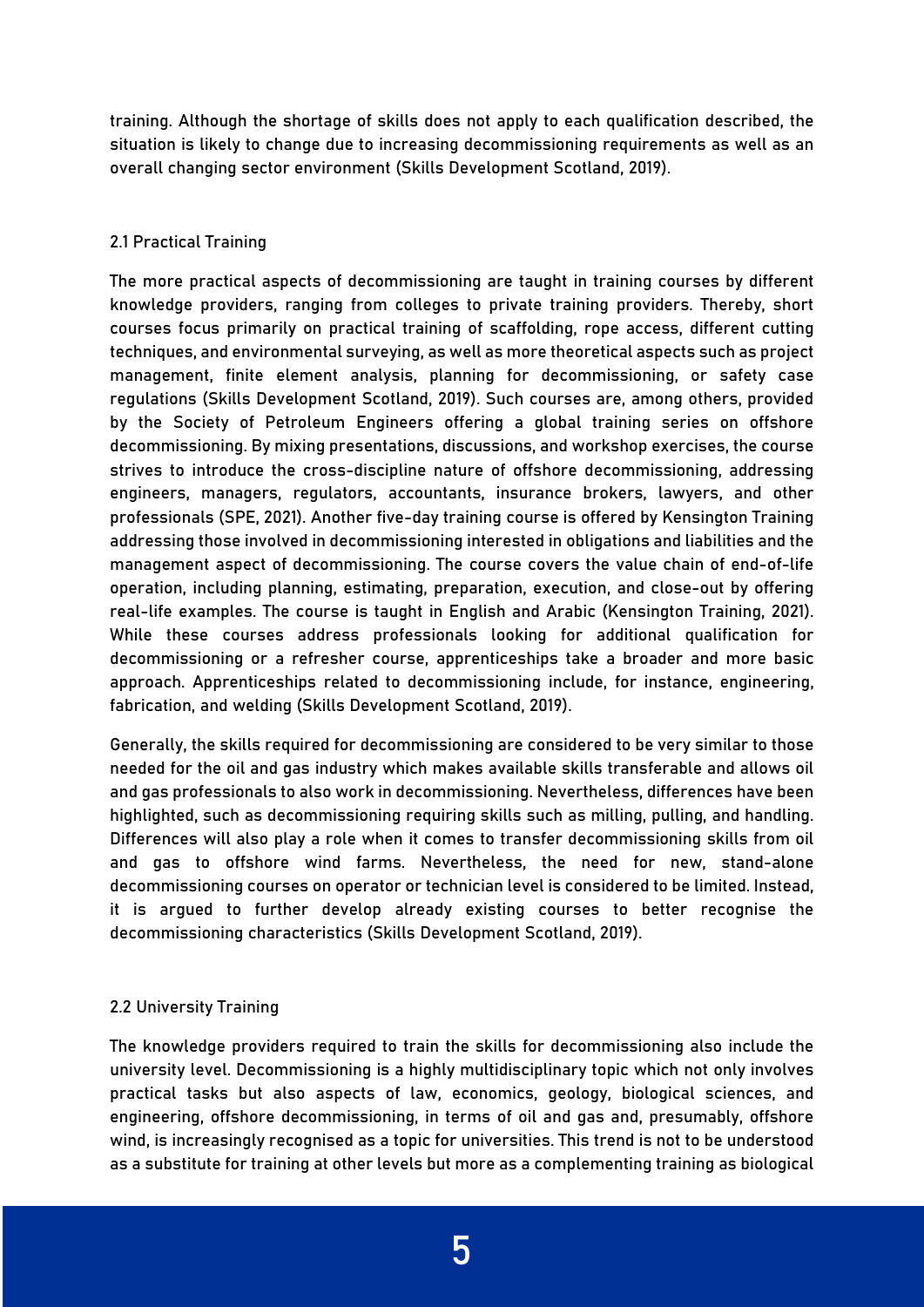questions of the marine habitat, or regulatory considerations could overload other training courses (University of Aberdeen, 2021a). In this context, the University of Aberdeen offers both an introductory course on offshore decommissioning, and a Master of Science (MSc) programme on decommissioning. The introduction course covers 3 weeks (7-9h per week), is held online and offers to provide a deeper understanding of environmental, legal, economic, and health and safety aspects of decommissioning to teach the principles of managing an offshore decommissioning project. The course addresses oil and gas professionals, engineers, managers, finance and procurement personnel, as well as people working in related industries (University of Aberdeen, 2021b). Here, the physical process of decommissioning offshore platforms is taught covering engineering, project management, aspects of business, law, health and safety, and environmental studies. The course has been designed in collaboration with major industry and regulatory stakeholders and practical relevance is ensured by guest lectures and industry-based projects. The target group here are graduated or experiences professionals, also as a complementing course for full-time employees (University of Aberdeen, 2021c).

Apart from Aberdeen, also other universities around the world have included decommissioning in existing courses or created new courses with a specific focus. For instance, Curtin University offers a four-week masterclass to improve knowledge about offshore decommissioning in Australia. The focus here is on legal requirements and processes (particularly planning and restoration) and addresses industry professionals in the oil and gas sector while also encouraging students or recent graduates to attend (Curtin University, 2021). Moreover, the Centre for Advanced and Professional Education of the Petronas University Malaysia has included an intermediate skill level course on decommissioning in its curriculum (CAPE, 2021). Additionally, an online training course is offered by GLOMACS Training and Consultancy located in Dubai. The course lasts 5 days, focuses on project management and addressed individuals and organisations involved in decommissioning with a focus on "real life" exercises during the course. Regulators, industry bodies, operators, and other stakeholders are invited as well as oil and gas professionals (GLOMACS, 2021). It becomes clear from the overview that the oil and gas industry has an increasing demand for qualified personnel with an academic background to cope with current and upcoming decommissioning projects or increasing complexity. However, in the North Sea Region the University of Aberdeen is the first to take this new focus specifically into account in its course design.

#### 2.3 Skill Profiles to come

Again, the oil and gas industry can be used as an example of what to expect when it comes to decommissioning qualifications in offshore wind. This reference reveals an upcoming skill shortage not only when it comes to decommissioning but engineering-based industries in general which is likely to also affect offshore wind decommissioning in the future (Royal Academy of Engineering, 2013). Particularly three aspects are noticeable when it comes to offshore operations and decommissioning: 1) The mindset required for offshore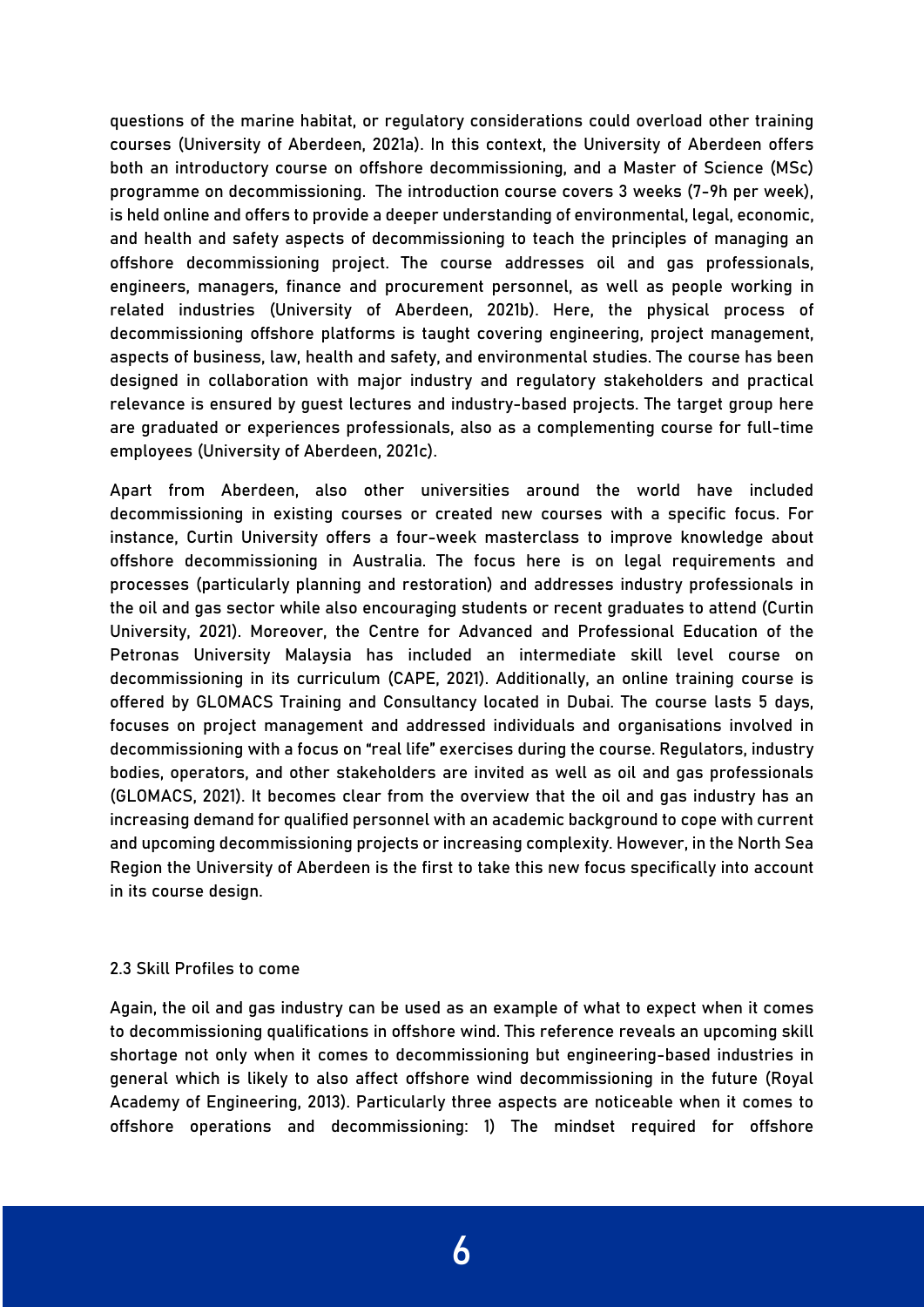decommissioning, 2) the relevance of experience rather than pure training, and 3) a lack of attractiveness of decommissioning in general.

Regarding the first point, it is regularly emphasised that decommissioning requires skills to be applied differently compared to exploration or development which adds up to a certain mindset which differs from other fields of work (Skills Development Scotland, 2019; Sharp, 2020). Moreover, not only is decommissioning a special sector but also offshore operations differ significantly from onshore activities. Offshore decommissioning therefore needs a very specific set of skills that not everyone is provided with. Regarding the second point, it is not so much the academic or practical qualification which is valued but on-site experience (Royal Academy of Engineering, 2013). Since the equipment currently used is ageing while, at the same time, new technologies are introduced, a mixture of skills is required to adapt to different assets and systems (Sharp, 2020). Regarding the third point, a study highlighted a preference of employees working on development and production rather than decommissioning projects. This observation is explained with decommissioning being regarded as less attractive because of uncertain timing of upcoming projects (Skills Development Scotland, 2019).

As decommissioning remains to be a niche operation, the focus of qualification activities appears to be a focus on transferable skills that can also be applied in other offshore activities. This is also the approach followed by the oil and gas industry which has already been dealing with decommissioning for a considerable amount of time. Thereby, the three core aspects described above need to be addressed. In order to position offshore decommissioning as a promising and long-term career option, the negative connotation needs to be overcome. As the environmental and ecological relevance of clean decommissioning is significant, such projects play a major role in the current green transition. This positioning is even more important as the market for qualified employees is becoming increasingly competitive so that the challenge to attract and retain good personnel is likely to intensify (Skills Development Scotland, 2019). The skills required are diverse and require a combination of theoretical / academic and practical / hands-on training (Royal Academy of Engineering, 2013). However, it is not so much new skills but the related mindset that matters calling for a change of attitude when it comes to decommissioning (Skills Development Scotland, 2019).

# 3. Qualification Requirements – Expert Interviews

The more theoretical analysis based on literature research above has been complemented by an own qualitative study. Here, several interviews with regional experts were conducted between 2019 and 2021. In general, 4 interviews in Norway (with 4 decommissioning companies specialised either in recycling, or, additionally, maintenance and service expertise), 3 interviews in the Netherlands (with a port, a transport and service provider, and a training provider), 4 interviews in Denmark (with a port, a knowledge institution, and two training providers), 2 in Belgium (with a technology centre, and a knowledge provider), 5 in Germany (with a knowledge institution, and four service providers), 2 in the UK (with a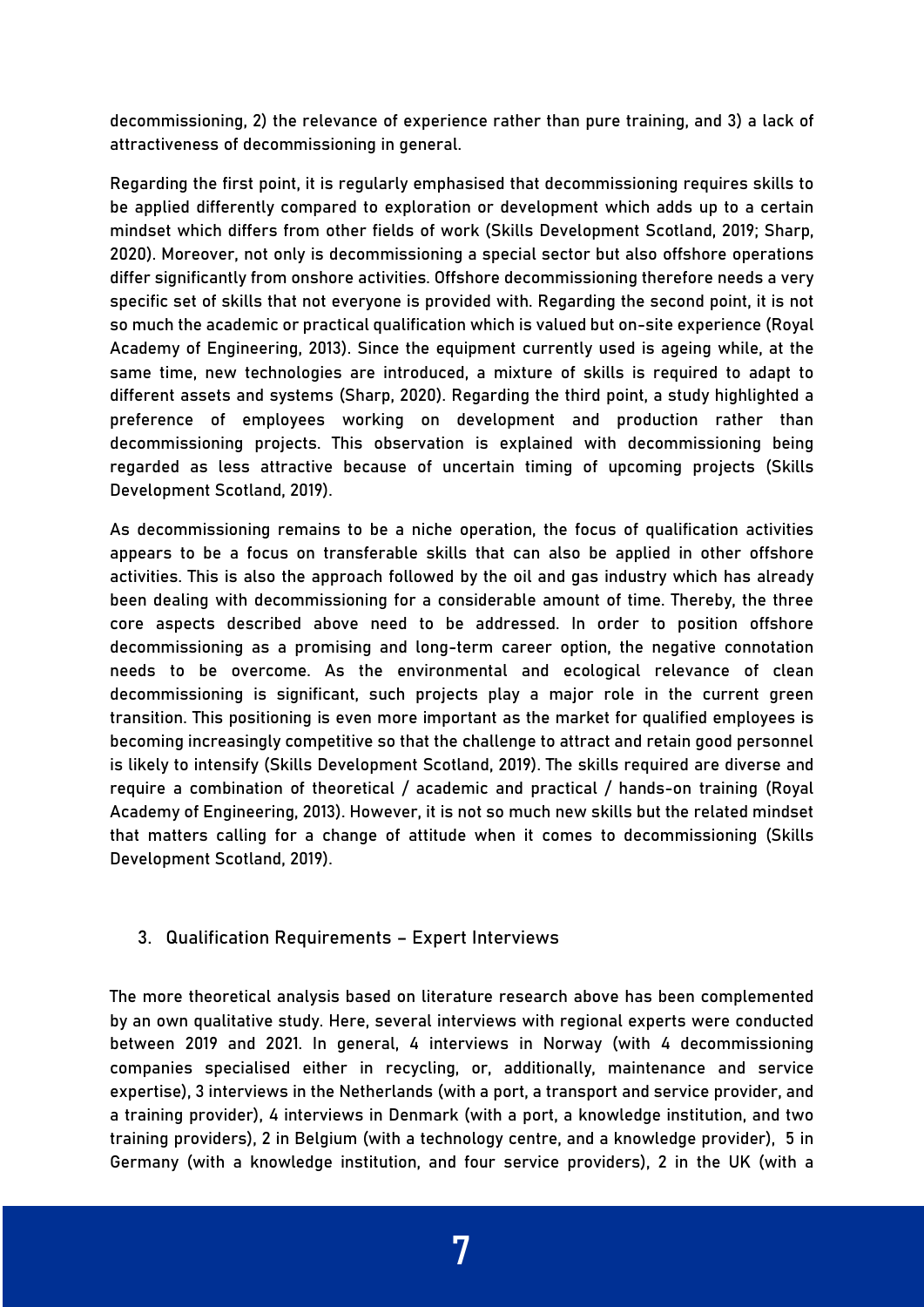research institution and a technology centre) were analysed for this report and will be summarised below. Also, previous interviews from an earlier report on stakeholder demands were considered for the identification of infrastructure recommendations (Kruse, 2020).

# 3.1 General

Many stakeholders around the North Sea Region see the labour market and access to qualified employees in terms of offshore decommissioning as an increasing problem. On the other hand, companies, knowledge institutions, and training providers, which have not been involved in decommissioning before, see it as a potential business case and attentively follow the current developments. Here, the knowledge about offshore decommissioning is still limited so that it still needs to be figures out which new requirements and competences are needed to develop suitable education or training. Some companies recognise a shortage of certain skills but, however, trust their employees to still be able to cope with the new challenges, assuming the right training is provided (Kruse, 2020). This point of view is particularly common in Norway where companies already possess long decommissioning experience in terms of oil and gas. Here, it is expected to simply transfer oil and gas experience to offshore wind decommissioning projects thus benefiting from already existing infrastructure and trained professionals.

Either way, significant effort of education and training of staff to cope with new challenges arising from offshore decommissioning is expected. While additional training of employees can be organised on relatively short notice, education generally is a late adopter. Although basic courses in universities or other knowledge institutions are considered helpful, it might take more time to establish them compared to training courses. Moreover, attracting qualified and motivated employees in an increasingly competitive market is expected to become challenging. Since it is claimed that offshore decommissioning jobs require a particular mindset, the number of suitable candidates is limited, and these will be increasingly courted. It is expected that the high share of workers being hired overseas is likely to increase further. While companies in larger cities have an advantage when it comes to attracting new, young employees, companies in more peripheral locations possibly need to increase their efforts.

# 3.2 Practical Training

Practical training as an additional course for employees is already provided, for instance in terms of offshore safety training, or courses on decommissioning with a focus on oil and gas platforms. Generally, training is provided in onshore training centres with a basic course at technical institutes and a practical part of on-site learning. There appears to be a tendency in companies to organise training in-house to keep knowledge on technologies and procedures confidential. Particularly Norwegian companies have adapted to the need for particular trainings and developed their own courses, focusing on machine operation for cutting, lifting and other activities. As for existing training providers, it is expected that certain aspects of offshore or decommissioning training will be transferable to train professionals for offshore wind decommissioning. However, the specific characteristics and differentiations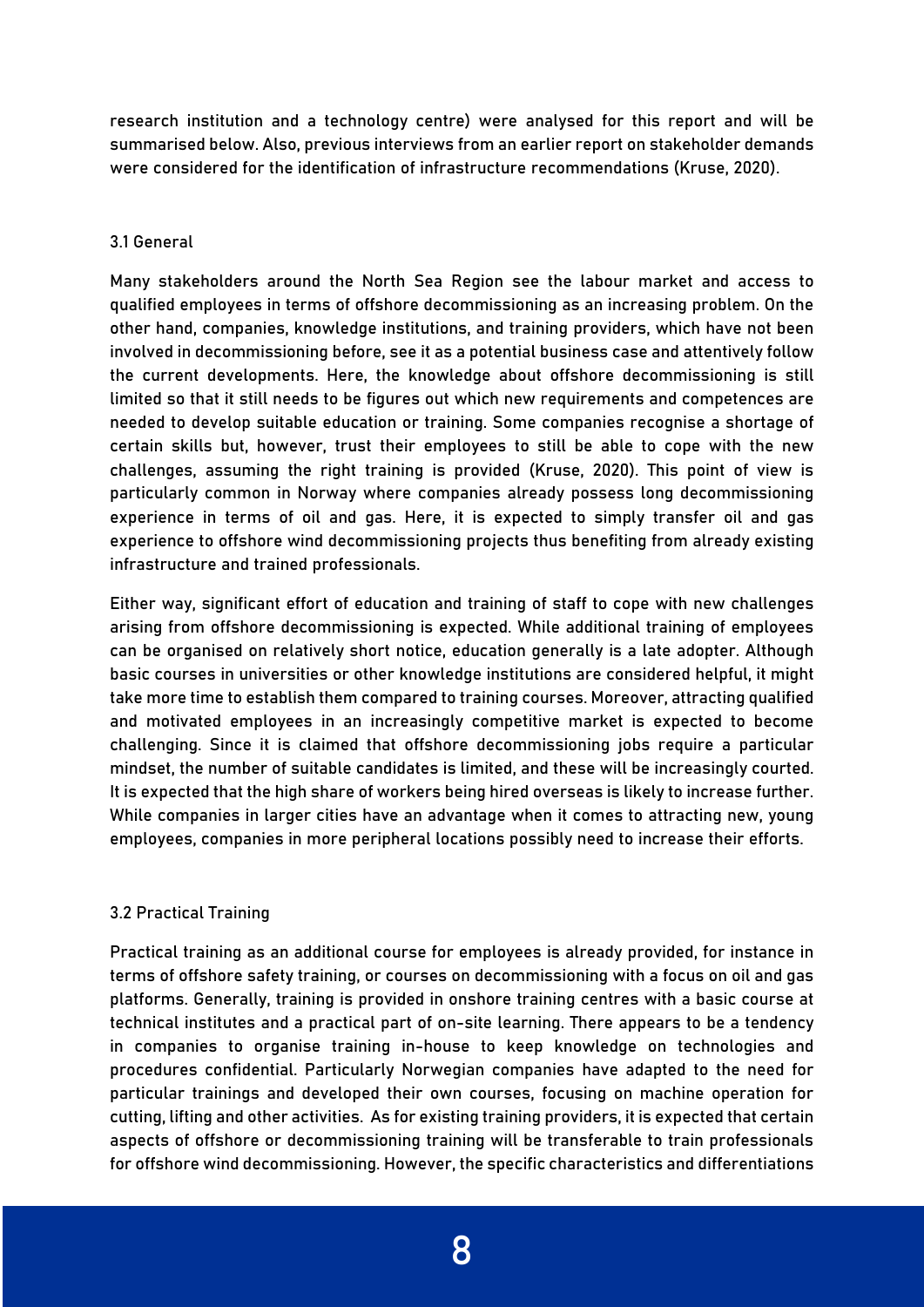still need to be figured out and included in existing courses or be used as the basis for new courses. An example is the specifics of offshore operation which even qualified engineers often lack an understanding of, while offshore specialists often require further engineering skills (Kruse, 2020).

#### 3.3 University Training

At university level, decommissioning is particularly regarded from a research rather than a teaching point of view, as becoming apparent from the conducted interviews. Moreover, wind energy in general is much more common in teaching than the decommissioning aspect to it. Although certain courses (particularly in Aberdeen) exist that cover decommissioning or focus exclusively on it, there appears to be no broad tendency in other countries in the North Sea Region to follow. However, existing courses are adapted to fit changing requirements, although not exclusively for decommissioning now. On the other hand, the research aspect of decommissioning offshore wind farms is increasingly recognised. Different research projects have already been established or planned to analyse decommissioning as a challenge and be in time for planning. Here, particularly the cooperation of different stakeholders with different perspectives on decommissioning is considered an important aspect to close knowledge gaps and develop sustainable solutions for the future.

# 4. Qualification Requirements – Summary

General

- Offshore decommissioning is a highly diversified field of activity, requiring skills such as project management, planning and engineering, offshore preparation, lifting and cutting, transport of heavy large-scale structures, subsea decommissioning, site remediation, licensing and regulation, onshore processing, digital skills, remanufacturing and reuse, recycling, waste management, or disposal.
- Further define which new requirements and competences are needed in terms of training for offshore wind decommissioning. Decide whether existing training facilities are sufficient or whether new capacities need to be established.
- Offshore decommissioning requires a specific mindset compared to onshore operations or exploration and development.
- Experience rather than pure training matters due to the high diversity of skills required.
- Decommissioning tends to be regarded as less attractive, for instance because of uncertain timing of upcoming projects. This image needs to be improved.
- Learn from related industries (oil and gas decommissioning) and countries which are already experienced in offshore decommissioning (such as Norway or the UK).
- More competitive labour market situation is to be expected and more effort is needed to attract a sufficient number of qualified and motivated employees for upcoming decommissioning projects.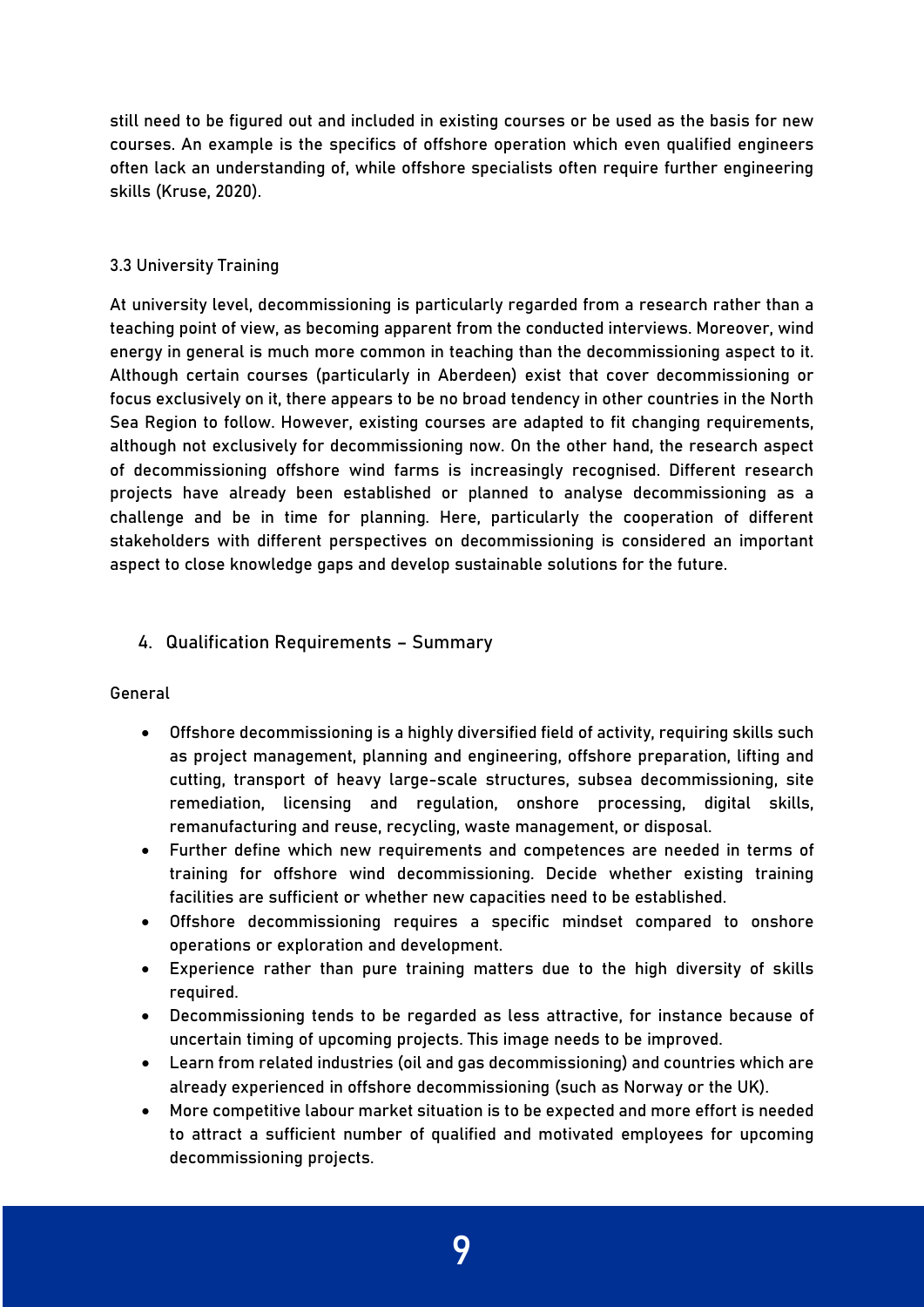# Practical Training

- Some experience from oil and gas decommissioning can be transferable but the specifics of offshore wind decommissioning need to be identified in order to either adapt existing training courses or establish new ones focusing on offshore wind.
- A streamlined provision of courses at different levels (additional or refresher courses, apprenticeships) needs to be developed, preferable on an interregional level.

# University Training

- Increasing demand for professionals with academic qualification in decommissioning.
- Decommissioning courses in universities are no substitute for training at other levels but more as a complementing training as biological questions of the marine habitat, or regulatory considerations could overload other training courses.
- Monitor the experience gathered in universities such as Aberdeen and conceptualise new courses or include decommissioning as content of existing courses also in other regions.
- Establishing new courses needs a high amount of time so that plans should start as early as possible.
- Use the opportunities of research projects on offshore wind decommissioning.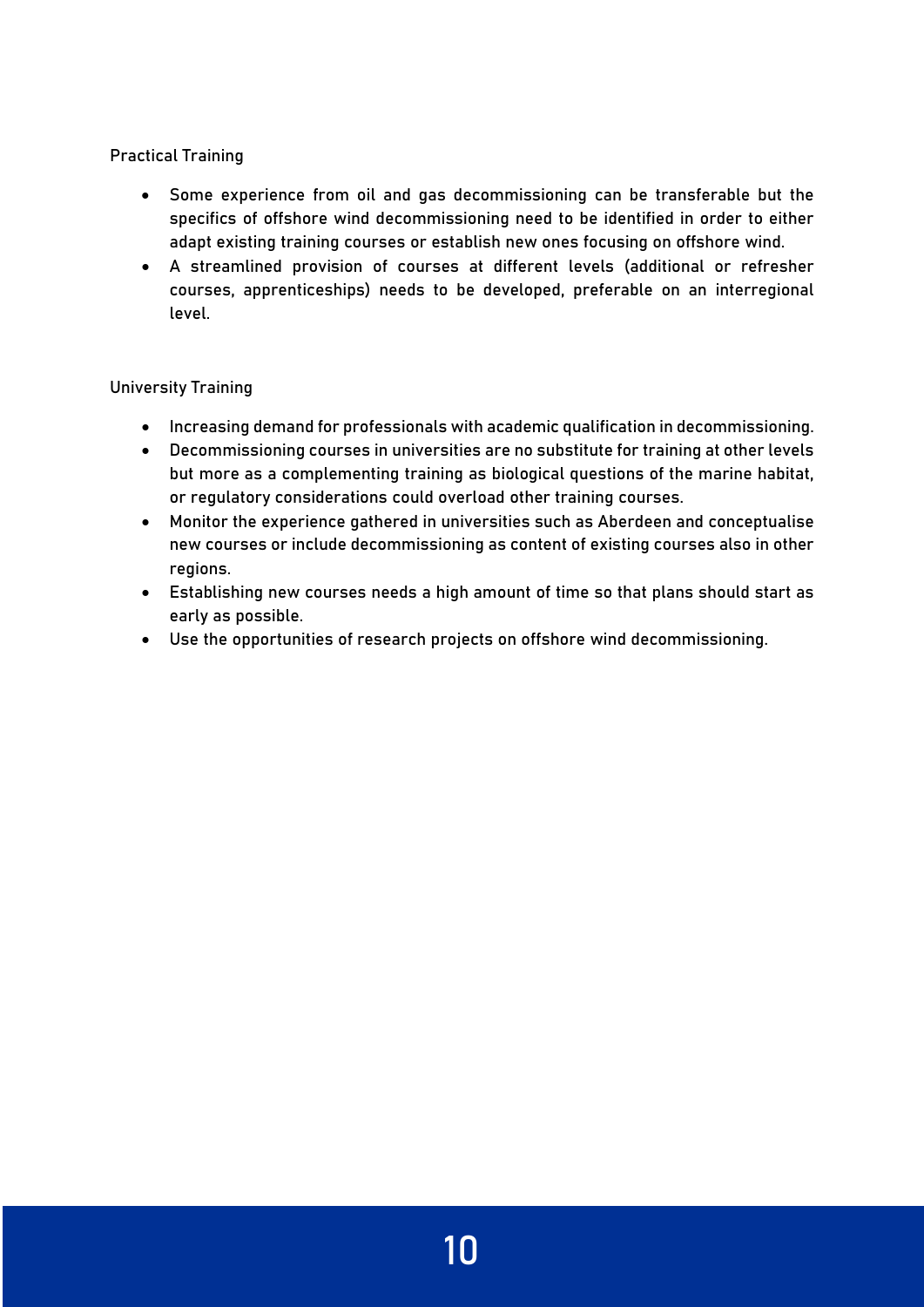5. Sources

ARUP (2014): Decommissioning in the North Sea – Review of Decommissioning Capacity, Edinburgh.

Brown, M. (2014): High Level Review of Decommissioning Yards for ex-North Sea Facilities, Presentation of Offshore Decommissioning Conference.

CAPE (2021): Offshore Decommissioning of Facilities: An In Depts Understanding of Decommissioning Option Assessment (DOA), [online], available at: http://cape.utp.edu.my/courses/offshore-decommissioning-of-facilities-an-in-depthunderstanding-of-decommissioning-option-assessment-doa/ [accessed December 1st, 2021].

CRF Consultants (2016): Status Capacity and Capability of North Sea Decommissioning Facilities.

Curtin University (2021): Offshore decommissioning, [online], available at: https://study.curtin.edu.au/prof-development/offshore-decommissioning/ [accessed November 30th, 2021].

European Commission (2021a): A European Green Deal – Striving to be the first climateneutral continent, [online], available at: https://ec.europa.eu/info/strategy/priorities-2019- 2024/european-green-deal\_en [accessed November 9th, 2021].

GLOMACS (2021): Decommissioning of Offshore Installations, [online], available at: https://glomacs.com/online-training-course/decommissioning-of-offshore-installations-2 [accessed December 1st, 2021].

Kensington Training (2021): Decommissioning of Offshore Installations, [online], available at: http://ktrainingc.com/courses/decommissioning-of-offshore-installations-3/ [accessed December 1st, 2021].

Kruse, M. (2019): Market Analysis Decom Tools 2019, [online], available at: https://northsearegion.eu/media/11753/market-analysis\_decomtools.pdf [accessed December 10th, 2021].

Kruse, M. (2020): Stakeholder Analysis Decom Tools 2020 [online], available at: https://northsearegion.eu/media/13115/stakeholder-report\_decomtools\_final.pdf [accessed December 10th, 2021].

Ramsay, M. (2021): Breakbulk Movers to Define Circular Wind Role, [online], available at: https://www.breakbulk.com/Articles/positioning-for-decommissioning-work [accessed November 29th, 2021].

Royal Academy of Engineering (2013): Decommissioning on the North Sea – A report of a workshop held to discuss the decommissioning of oil and gas platforms in the North Sea, London.